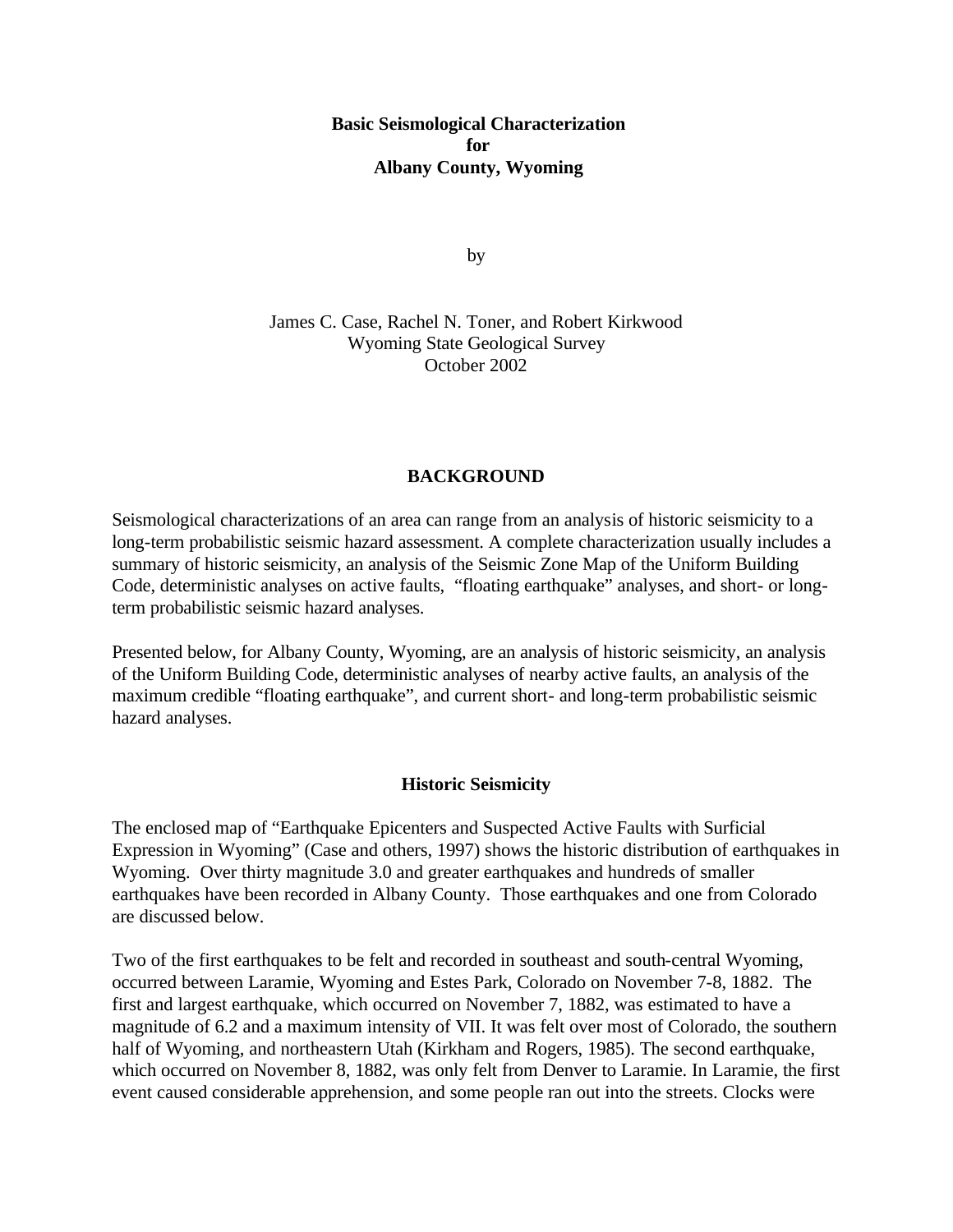stopped, plaster was cracked, and some glass in windows was broken (Case, 1993). Kirkham and Rogers (1985) documented that the earthquake was felt as an intensity VI event in Laramie.

The earliest recorded earthquake that actually originated in Albany County occurred in the Laramie area on January 13, 1898. The intensity IV event shook buildings and rattled dishes, windows, and loose objects in Laramie. Before the shock waves were felt, many Laramie residents reported that they "heard a noise similar to that which a heavy wagon would make moving at a good speed a block or two away" (The Daily Boomerang, January 14, 1898). As the earthquake occurred at 11:45 pm, a number of people were awakened by the shaking of their beds.

Three earthquakes occurred in Albany County in the 1930's. The first two occurred in the Laramie area, and the last occurred in northern Albany County. On September 20, 1931, an earthquake with a maximum intensity of IV was felt in Laramie and at the Summit Tavern, located east-southeast of Laramie in the Laramie Mountains. There were reports from Laramie that windows and dishes rattled, and some residents ran from their homes (The Laramie Republican-Boomerang, September 21, 1931). This event was followed by another intensity IV earthquake on November 10, 1935. This earthquake, thought to have an epicenter in Laramie, was felt in Laramie, Rawlins, and Rock River. In Laramie, buildings shuddered slightly, dishes rattled, and a low rumbling sound was heard. The earthquake lasted less than ten seconds (The Laramie Republican-Boomerang, November 11, 1935). On August 27, 1938, an intensity III earthquake was recorded in northern Albany County. No damage was associated with the event (Neumann, 1940).

No earthquakes were recorded in Albany County in the 1940's, although many occurred in the 1950's. On January 20, 1954, an intensity V earthquake occurred approximately 12 miles northnortheast of Laramie. In Wyoming, the earthquake was felt in Laramie, Fox Park, Albany, Centennial, Jelm, Tie Siding, and Ryan Park. In Colorado, it was felt near Cowdrey. In fact, Murphy and Cloud (1956) estimated that the earthquake was felt over 2,000 square miles. In Laramie, a roaring noise was heard, and buildings shook and dishes fell from tables. One Laramie resident thought that the earthquake was an explosion, and alerted the local fire department. The local newspaper reported that stories "were getting more colorful by the hour" (The Laramie Republican and Boomerang, January 21, 1954). At Fox Park, a slow motion was observed by all residents. Doors and dishes were rattled, and a post supporting the roof of one house was shifted. At Albany, a rapid motion was felt, with furnishings shifted and windows rattled. The earthquake was reported to have been felt for two minutes at Albany. In Centennial, the earthquake was described as being similar to a heavy dynamite blast (Murphy and Cloud, 1956). In Jelm, a rapid motion that lasted for ten seconds was felt by all residents. An east-to-west motion was described in Jelm. At Tie Siding and Ryan Park, a slow motion was felt for a short period of time. In Cowdrey, Colorado, a rapid motion was felt for fifteen seconds, and hanging objects swung. A few aftershocks were reported in Fox Park and Jelm.

The rest of the 1950's-era earthquakes in Albany County occurred in the Fox Park, Jelm, and Woods Landing area. The first earthquake recorded in that area, an intensity IV event, occurred on January 22, 1954. The earthquake resulted in a very strong but brief shock felt in Jelm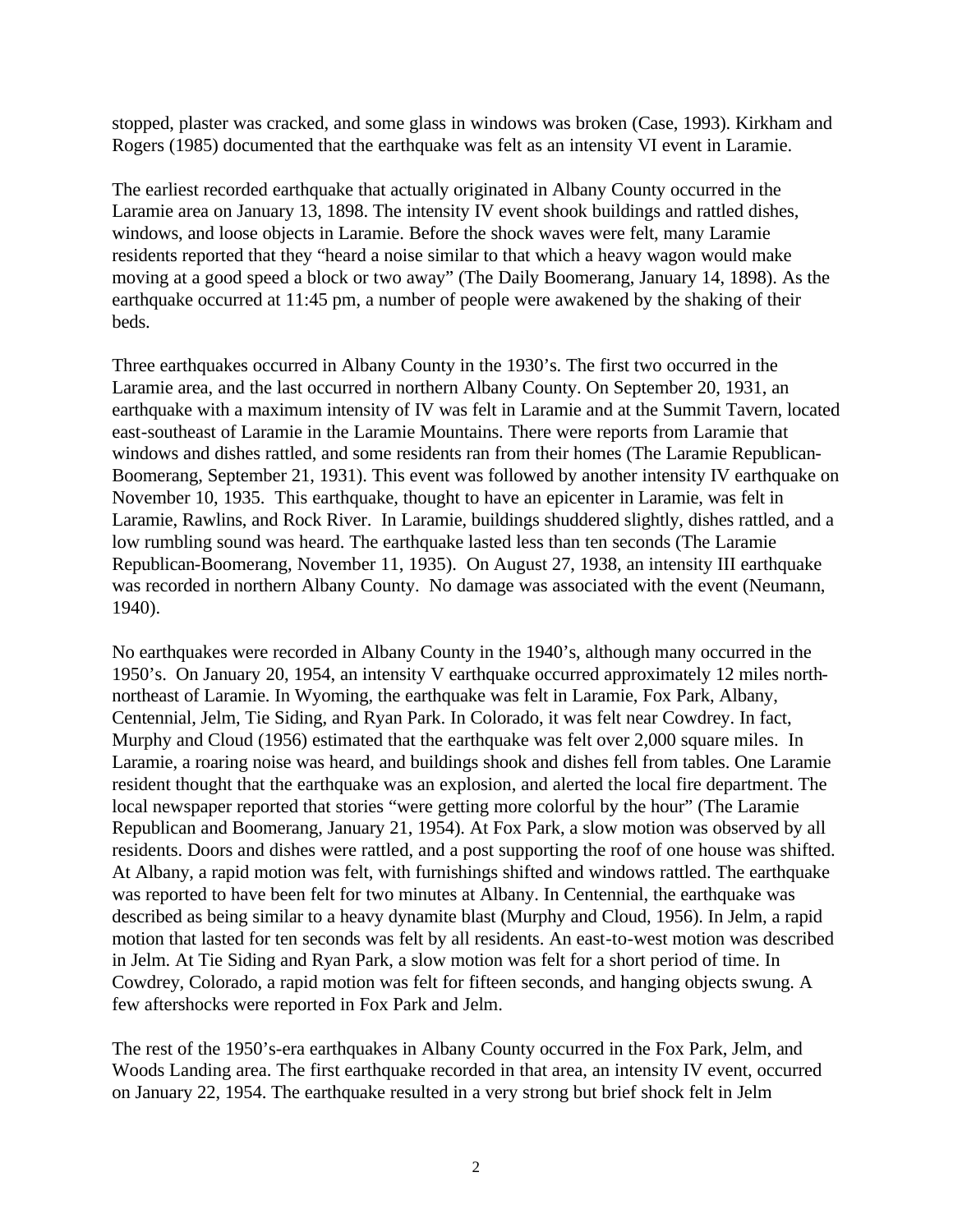(Murphy and Cloud, 1956). On May 22, 1955, an intensity V earthquake near Jelm and Woods Landing caused considerable concern. Many area residents reported hearing a loud rumbling noise, which was then followed by shaking. Dishes, windows, and cupboards were rattled in many cabins in the Woods Landing area. Reflecting the fears of the time, one Jelm resident thought that an atomic bomb had dropped on Denver. A group of fishermen camping near Woods Landing reported that they were rolled around in their tent. The earthquake was not felt in Laramie (The Laramie Republican and Boomerang, May 23, 1955; Murphy and Cloud, 1957). On August 6, 1958, an intensity IV earthquake near Fox Park was felt in Fox Park, Laramie, and Centennial. Windows rattled and dishes shook in Fox Park, and one Laramie resident thought there was an explosion in his basement (The Laramie Daily Boomerang, August 7, 1958). This earthquake was followed on August 15, 1958, by an intensity III event in the same general area. Residents in the Centennial area reported that buildings shook (The Laramie Daily Boomerang, August 15, 1958). In Fox Park, a light tremor was felt (Brazee and Cloud, 1960). The last earthquake recorded in the area occurred near Fox Park and Jelm on December 25, 1959. The magnitude 4.3, intensity V event was felt in Fox Park, Jelm, and Laramie. In Fox Park, slight cracks formed in a concrete block building under construction. Many residents of Fox Park felt the earthquake and described it as a pretty strong jolt. At Jelm, the earthquake was felt by all residents, with many reports of creaking walls (Eppley and Cloud, 1961).

Many of the earthquakes in the area have originated in the Laramie Range in northern Albany County and southern Converse County. The first earthquake recorded in the area occurred on August 27, 1938, as discussed previously. The intensity III earthquake, which was approximately located near Marshall, did not cause any damage (Neumann, 1940). On August 21,1952, an intensity IV earthquake occurred approximately 7 miles north-northeast of Esterbrook, in Converse County. It was felt by several people in the area, and was reportedly felt 40 miles to the southwest of Esterbrook (Murphy and Cloud, 1954). Three additional earthquakes have occurred in the same location as the August 21, 1952 event. The first, a small magnitude event with no associated magnitude or intensity, occurred on September 2, 1952. The second, an intensity III event, occurred on January 5, 1957. The most recent, an intensity IV event, occurred on March 31, 1964. No damage was reported for any of the events. On January 15, 1978, a magnitude 3.0, intensity III earthquake occurred approximately 3 miles northeast of Esterbrook, in Converse County. No damage was reported.

In the 1980's, there were a series of relatively significant earthquakes in northern Albany County that were felt over a wide area. On February 13, 1983, a magnitude 4.0, intensity IV event occurred approximately 6 miles southwest of Toltec. That non-damaging earthquake was felt in Laramie, Casper, Wheatland, and Medicine Bow (Laramie Daily Boomerang, February 15, 1983). The most significant earthquake to occur in the area, a magnitude 5.5, intensity VI event, occurred on October 18, 1984. That earthquake, with an epicenter located approximately 4 miles west-northwest of Toltec, was felt in Wyoming, South Dakota, Nebraska, Colorado, Utah, Montana, and Kansas. Stover (1985) reports that cracks were found in the exterior brick walls of the Douglas City Hall and a public school in Medicine Bow. Chimneys were cracked at Casper, Douglas, Guernsey, Lusk, and Rock River. A wall in a Laramie-area school was slightly cracked by the earthquake. The earthquake was one of the largest felt in eastern Wyoming. There were a number of aftershocks to the main event, with the most significant being a magnitude 4.5,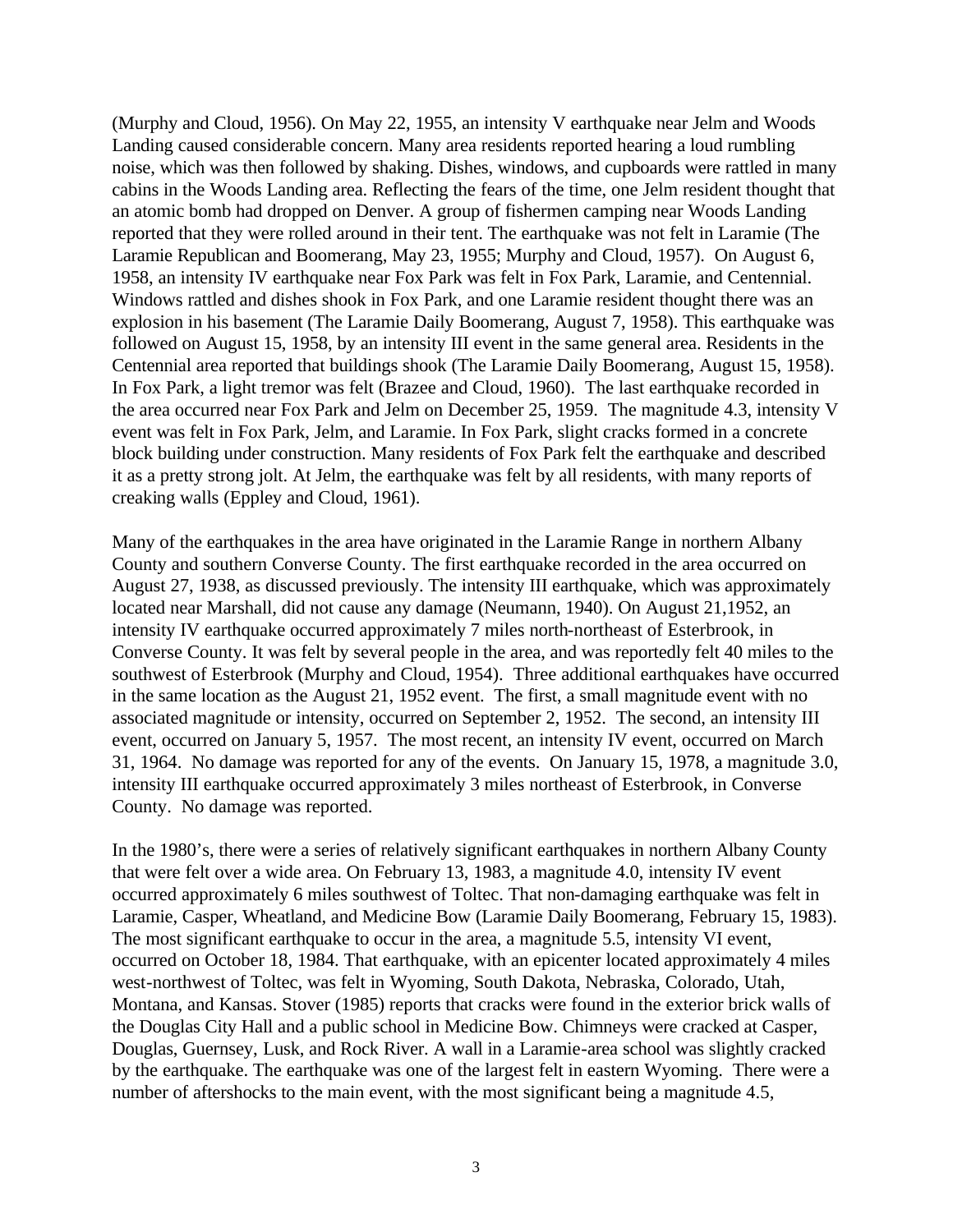intensity IV event, and a magnitude 3.8 event occurring on October 18, 1984; a magnitude 3.5 event on October 20, 1984; magnitude 3.3 events on October 19, November 6, and December 17, 1984; a magnitude 3.1 event on October 22, 1984; a magnitude 3.2 event on October 24, 1984; and a magnitude 2.9 event on December 5, 1984. On June 12, 1986, a magnitude 3.0 earthquake occurred in the same general area.

In 1993, there were a series of non-damaging earthquakes recorded in Northern Albany and southern Converse Counties. On July 23, 1993, a magnitude 3.7, intensity IV earthquake occurred in southern Converse County, approximately 13 miles north-northwest of Toltec in northern Albany County. This event was felt as far away as Laramie. On October 9, 1993, a magnitude 3.7, intensity IV earthquake occurred approximately 9 miles north of Marshall. The earthquake was felt in Garrett. On December 13, 1993, another earthquake occurred approximately 8 miles east of Toltec. This non-damaging event had a magnitude of 3.5.

Only one magnitude 3.0 and greater earthquake has occurred in Albany County in the 2000's. On April 13, 2000, a magnitude 3.3 earthquake occurred in northern Albany County, approximately 2 miles southwest of Warbonnet Peak. No damage was reported.

# **Uniform Building Code**

The Uniform Building Code (UBC) is a document prepared by the International Conference of Building Officials. Its stated intent is to "provide minimum standards to safeguard life or limb, health, property, and public welfare by regulating and controlling the design, construction, quality of materials, use and occupancy, location and maintenance of all buildings and structures within this jurisdiction and certain equipment specifically regulated herein."

The UBC contains information and guidance on designing buildings and structures to withstand seismic events. With safety in mind, the UBC provides Seismic Zone Maps to help identify which design factors are critical to specific areas of the country. In addition, depending upon the type of building, there is also an "importance factor". The "importance factor" can, in effect, raise the standards that are applied to a building.

The current UBC Seismic Zone Map (Figure 1) (1997) has five seismic zones, ranging from Zone 0 to Zone 4, as can be seen on the enclosed map. The seismic zones are in part defined by the probability of having a certain level of ground shaking (horizontal acceleration) in 50 years. The criteria used for defining boundaries on the Seismic Zone Map were established by the Seismology Committee of the Structural Engineers Association of California (Building Standards, September-October, 1986). The criteria they developed are as follows: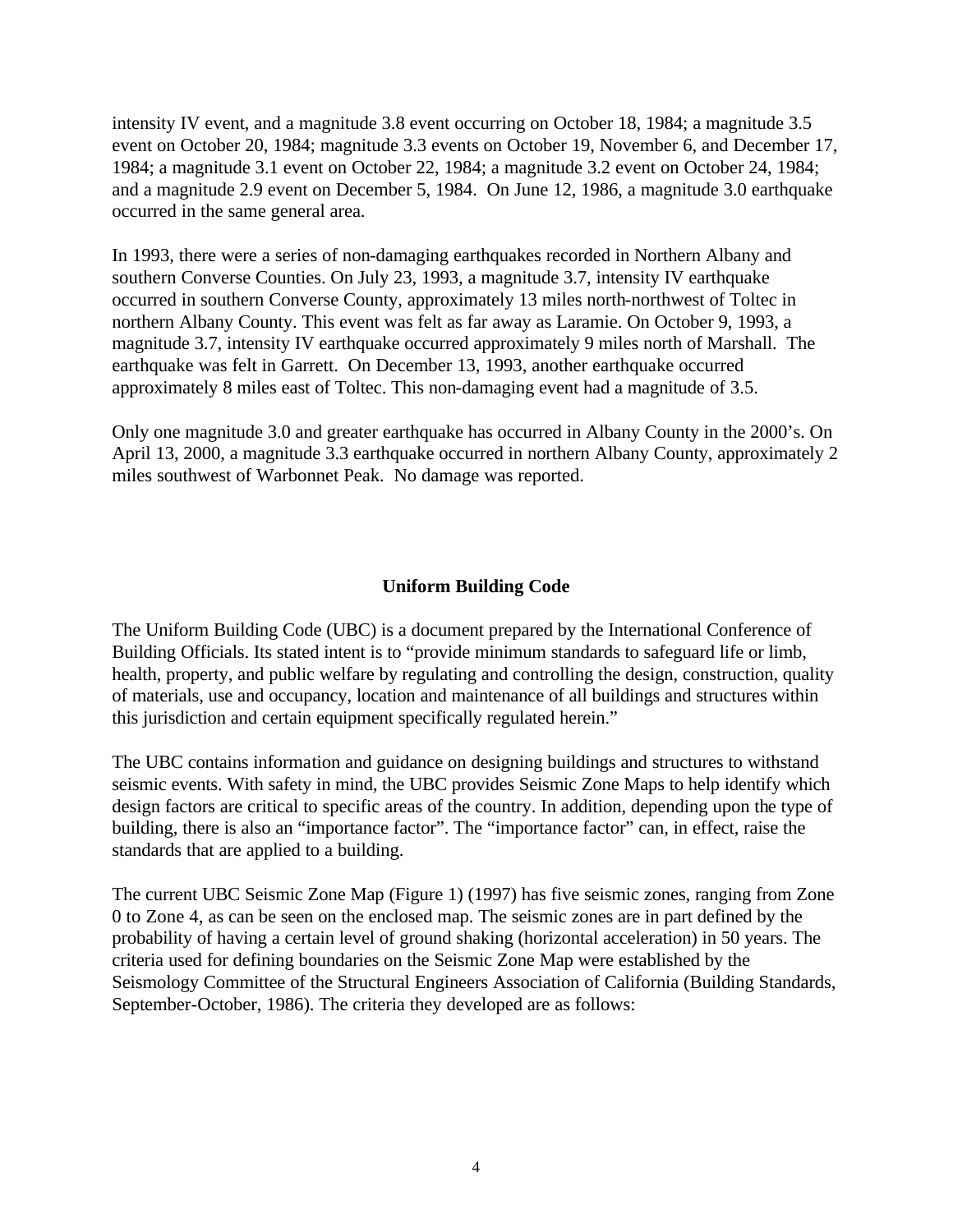

**Figure 1.** UBC Seismic Zone Map.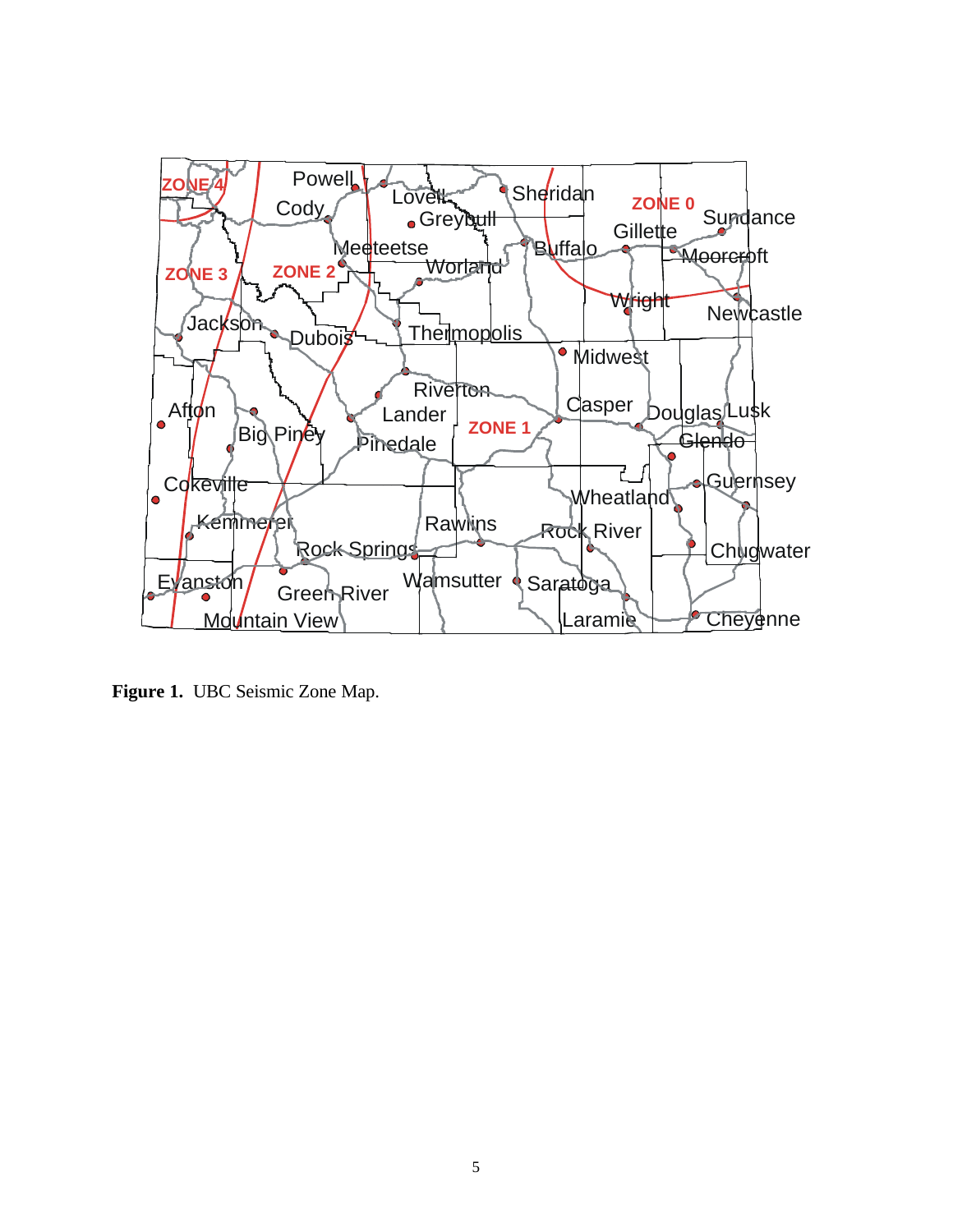Zone Effective Peak Acceleration, % gravity (g)

| 4                           | 30% and greater            |
|-----------------------------|----------------------------|
| 3                           | $20\%$ to less than $30\%$ |
| $\mathcal{D}_{\mathcal{L}}$ | 10\% to less than 20\%     |
| 1                           | 5% to less than $10\%$     |
| 0                           | less than 5%               |

The committee assumed that there was a 90% probability that the above values would not be exceeded in 50 years, or a 100% probability that the values would be exceeded in 475 to 500 years.

Albany County is in Seismic Zone 1 of the UBC. Since effective peak accelerations (90% chance of non-exceedance in 50 years) can range from 5%-10%g in Zone 1, and there has been significant historic seismicity in the county, it may be reasonable to assume that an average peak acceleration of 10.0%g could be applied to the design of a non-critical facility located in the county if only the UBC were used. Such an acceleration, however, is significantly less than would be suggested through newer building codes.

Recently, the UBC has been replaced by the International Building Code (IBC). The IBC is based upon probabilistic analyses, which are described in a following section. Albany County still uses the UBC, however, as do most Wyoming counties as of October 2002.

# **Deterministic Analysis Of Regional Active Faults With A Surficial Expression**

There are no known exposed active faults with a surficial expression in Albany County. As a result, no fault-specific analysis can be generated for Albany County.

# **Floating or Random Earthquake Sources**

Many federal regulations require an analysis of the earthquake potential in areas where active faults are not exposed, and where earthquakes are tied to buried faults with no surface expression. Regions with a uniform potential for the occurrence of such earthquakes are called tectonic provinces. Within a tectonic province, earthquakes associated with buried faults are assumed to occur randomly, and as a result can theoretically occur anywhere within that area of uniform earthquake potential. In reality, that random distribution may not be the case, as all earthquakes are associated with specific faults. If all buried faults have not been identified, however, the distribution has to be considered random. "Floating earthquakes" are earthquakes that are considered to occur randomly in a tectonic province.

It is difficult to accurately define tectonic provinces when there is a limited historic earthquake record. When there are no nearby seismic stations that can detect small-magnitude earthquakes,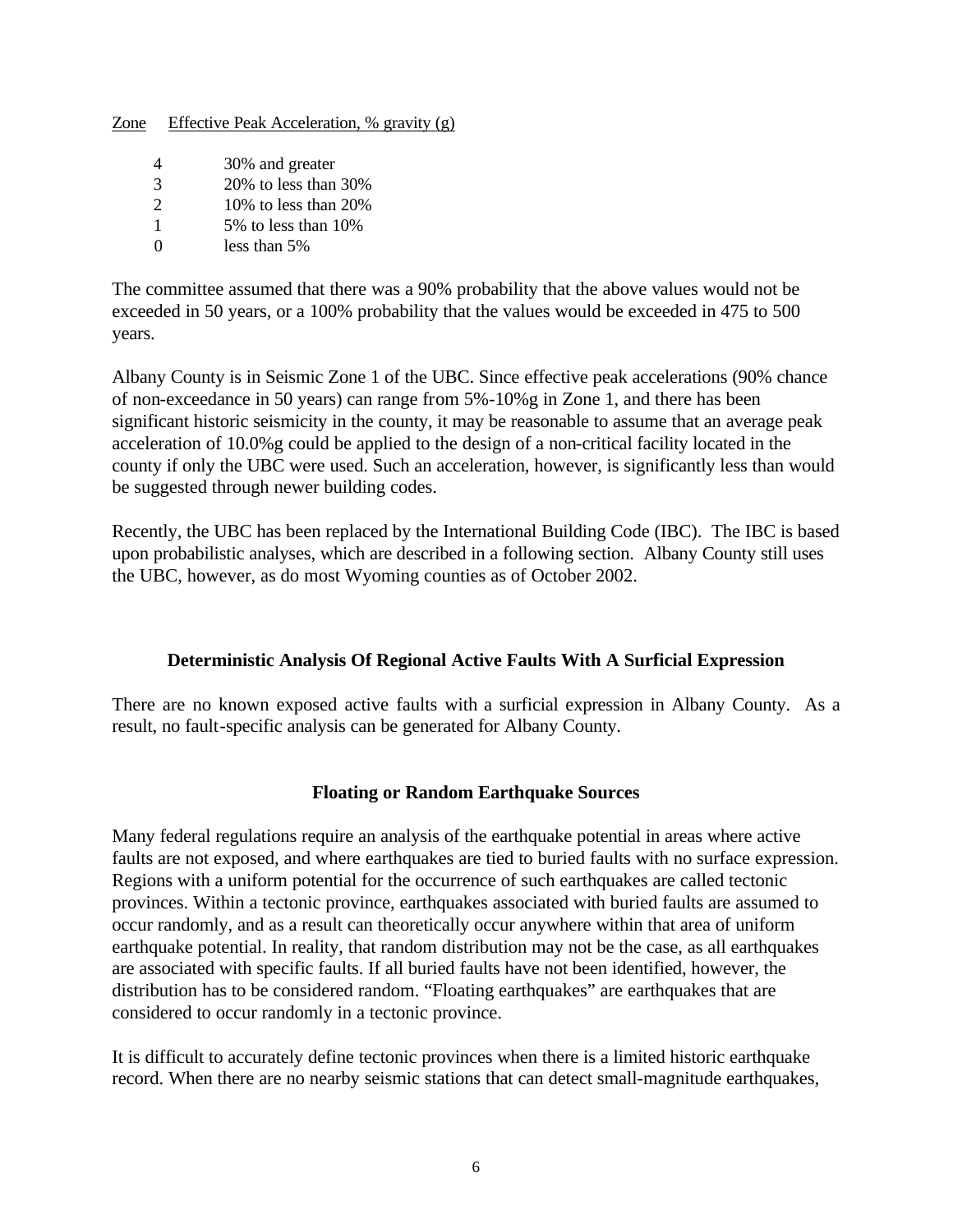which occur more frequently than larger events, the problem is compounded. Under these conditions, it is common to delineate larger, rather than smaller, tectonic provinces.

The U.S. Geological Survey identified tectonic provinces in a report titled "Probabilistic Estimates of Maximum Acceleration and Velocity in Rock in the Contiguous United States" (Algermissen and others, 1982). In that report, Albany County was roughly classified as being in the "Faulted Laramide-Age Mountain Uplift" tectonic province. That province was assigned a "floating earthquake" with a maximum magnitude of 6.1. Geomatrix (1988b) suggested using a more extensive regional tectonic province, called the "Wyoming Foreland Structural Province", which is approximately defined by the Idaho-Wyoming Thrust Belt on the west, 104° West longitude on the east, 40° North latitude on the south, and 45° North latitude on the north. Geomatrix (1988b) estimated that the largest "floating" earthquake in the "Wyoming Foreland Structural Province" would have a magnitude in the  $6.0 - 6.5$  range, with an average value of magnitude 6.25.

Federal or state regulations usually specify if a "floating earthquake" or tectonic province analysis is required for a facility. Usually, those regulations also specify at what distance a floating earthquake is to be placed from a facility. For example, for uranium mill tailings sites, the Nuclear Regulatory Commission requires that a floating earthquake be placed 15 kilometers from the site. That earthquake is then used to determine what horizontal accelerations may occur at the site. A magnitude 6.25 "floating" earthquake, placed 15 kilometers from any structure in Albany County, would generate horizontal accelerations of approximately 15%g at the site. That acceleration would be adequate for designing a uranium mill tailings site, but may be too large for less critical sites, such as a landfill. Critical facilities, such as dams, usually require a more detailed probabilistic analysis of random earthquakes. Based upon probabilistic analyses of random earthquakes in an area distant from exposed active faults (Geomatrix, 1988b), however, placing a magnitude 6.25 earthquake at 15 kilometers from a site will provide a fairly conservative estimate of design ground accelerations.

# **Probabilistic Seismic Hazard Analyses**

The U.S. Geological Survey (USGS) publishes probabilistic acceleration maps for 500-, 1000-, and 2,500-year time frames. The maps show what accelerations may be met or exceeded in those time frames by expressing the probability that the accelerations will be met or exceeded in a shorter time frame. For example, a 10% probability that an acceleration may be met or exceeded in 50 years is roughly equivalent to a 100% probability of exceedance in 500 years.

The USGS has recently generated new probabilistic acceleration maps for Wyoming (Case, 2000). Copies of the 500-year (10% probability of exceedance in 50 years), 1000-year (5% probability of exceedance in 50 years), and 2,500-year (2% probability of exceedance in 50 years) maps are attached. Until recently, the 500-year map was often used for planning purposes for average structures, and was the basis of the most current Uniform Building Code. The new International Building Code, however, uses a 2,500-year map as the basis for building design. The attached maps reflect current perceptions on seismicity in Wyoming. In many areas of Wyoming, ground accelerations shown on the USGS maps can be increased due to local soil conditions. For example, if fairly soft, saturated sediments are present at the surface, and seismic waves are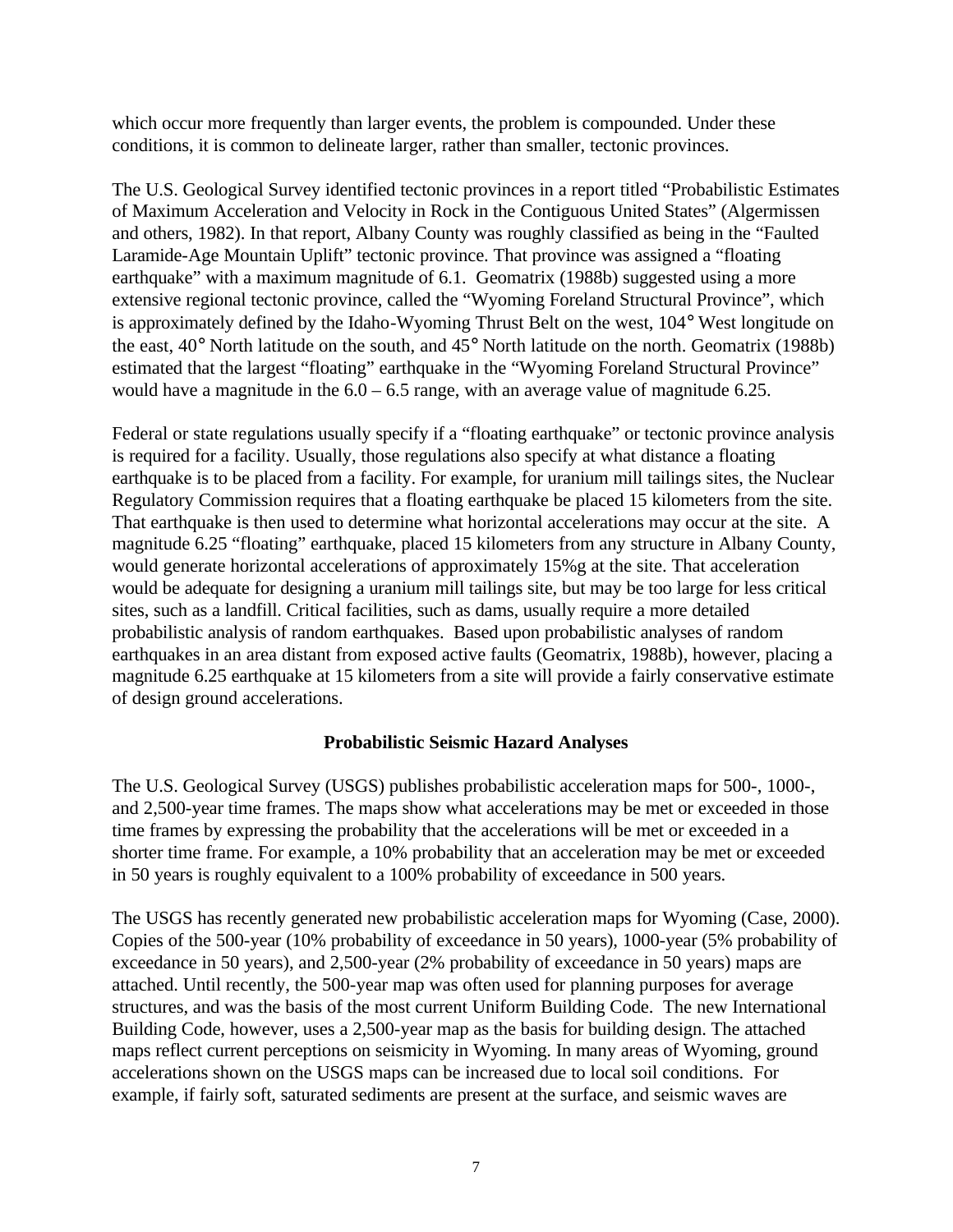passed through them, surface ground accelerations will usually be greater than would be experienced if only bedrock was present. In this case, the ground accelerations shown on the USGS maps would underestimate the local hazard, as they are based upon accelerations that would be expected if firm soil or rock were present at the surface.

Based upon the 500-year map (10% probability of exceedance in 50 years) (Figure 2), the estimated peak horizontal acceleration in Albany County ranges from 3%g in the southeastern corner of the county to approximately 7%g in the northwestern corner of the county. Those accelerations are roughly comparable to intensity IV earthquakes (1.4%g - 3.9%g) to intensity V earthquakes (3.9%g - 9.2%g). These accelerations are comparable to the low end of accelerations to be expected in Seismic Zone 1 of the Uniform Building Code. Intensity IV earthquakes cause little damage. Intensity V earthquakes may result in cracked plaster and broken dishes. Laramie would be subjected to an acceleration of approximately 5%g or intensity V.

Based upon the 1000-year map (5% probability of exceedance in 50 years) (Figure 3), the estimated peak horizontal acceleration in Albany County ranges from 6%g in the southeastern corner of the county to nearly 13%g in the northwestern corner of the county. Those accelerations are roughly comparable to intensity V earthquakes (3.9%g - 9.2%g) to intensity VI earthquakes (9.2%g -18.0%g). Intensity V earthquakes can result in cracked plaster and broken dishes. Intensity VI earthquakes can result in fallen plaster and damaged chimneys. Laramie would be subjected to an acceleration of approximately 7%g or intensity V.

Based upon the 2500-year map (2% probability of exceedance in 50 years) (Figure 4), the estimated peak horizontal acceleration in Albany County ranges from 11%g in the southeastern corner of the county to over 21%g in the entire north central part of the county. Those accelerations are roughly comparable to intensity VI earthquakes  $(9.2\%g - 18.0\%g)$  to intensity VII earthquakes (18%g-34%g). Intensity VI earthquakes can result in fallen plaster and damaged chimneys. Intensity VII earthquakes can result in slight to moderate damage in well-built ordinary structures, and considerable damage in poorly built or badly designed structures. Chimneys may be broken. Laramie would be subjected to an acceleration of approximately 12%g or intensity VI.

As the historic record is limited, it is nearly impossible to determine when a 2,500-year event last occurred in the county. Because of the uncertainty involved, and based upon the fact that the new International Building Code utilizes 2,500-year events for building design, it is suggested that the 2,500-year probabilistic maps be used for Albany County analyses. This conservative approach is in the interest of public safety.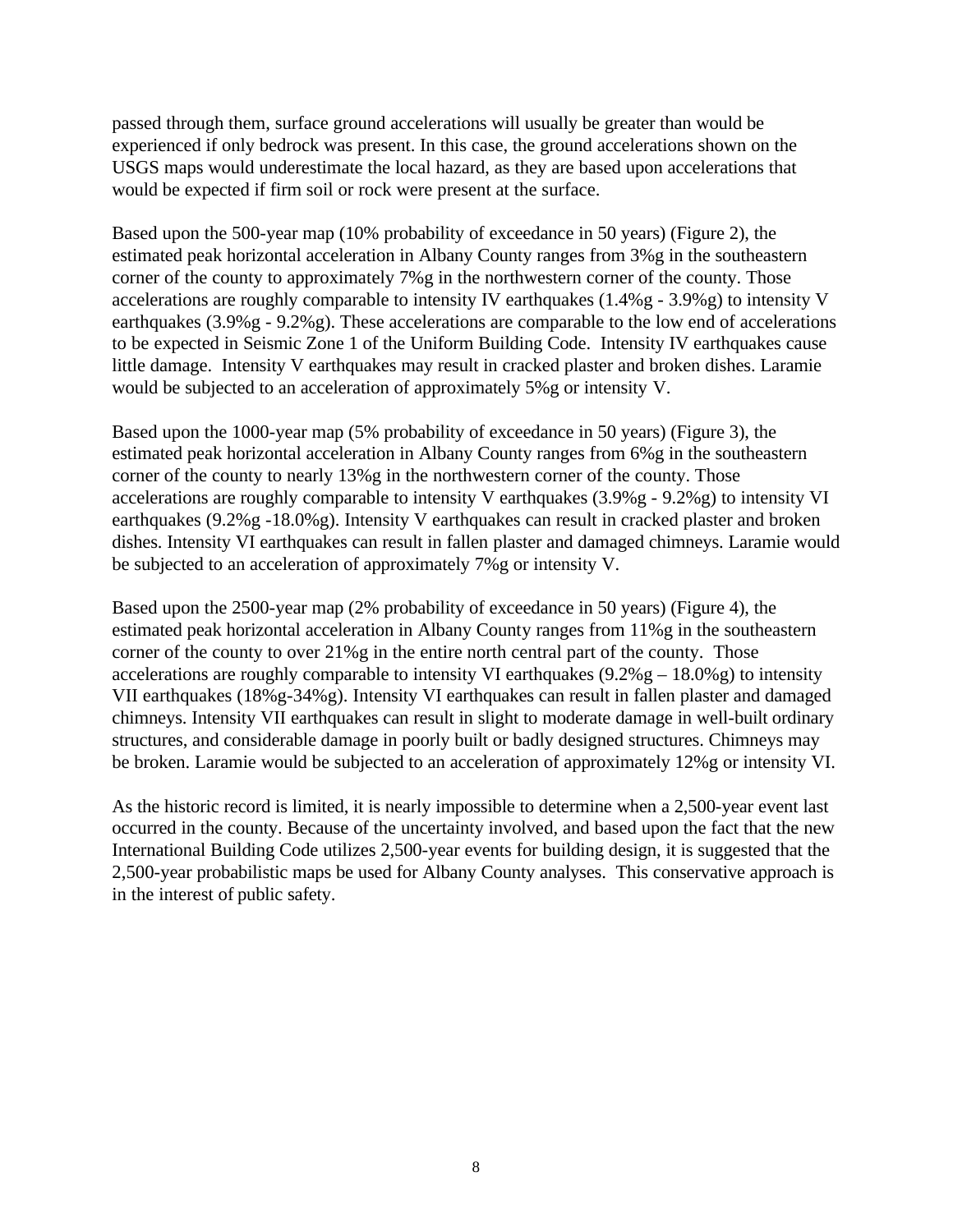

Figure 2. 500-year probabilistic acceleration map (10% probability of exceedance in 50 years).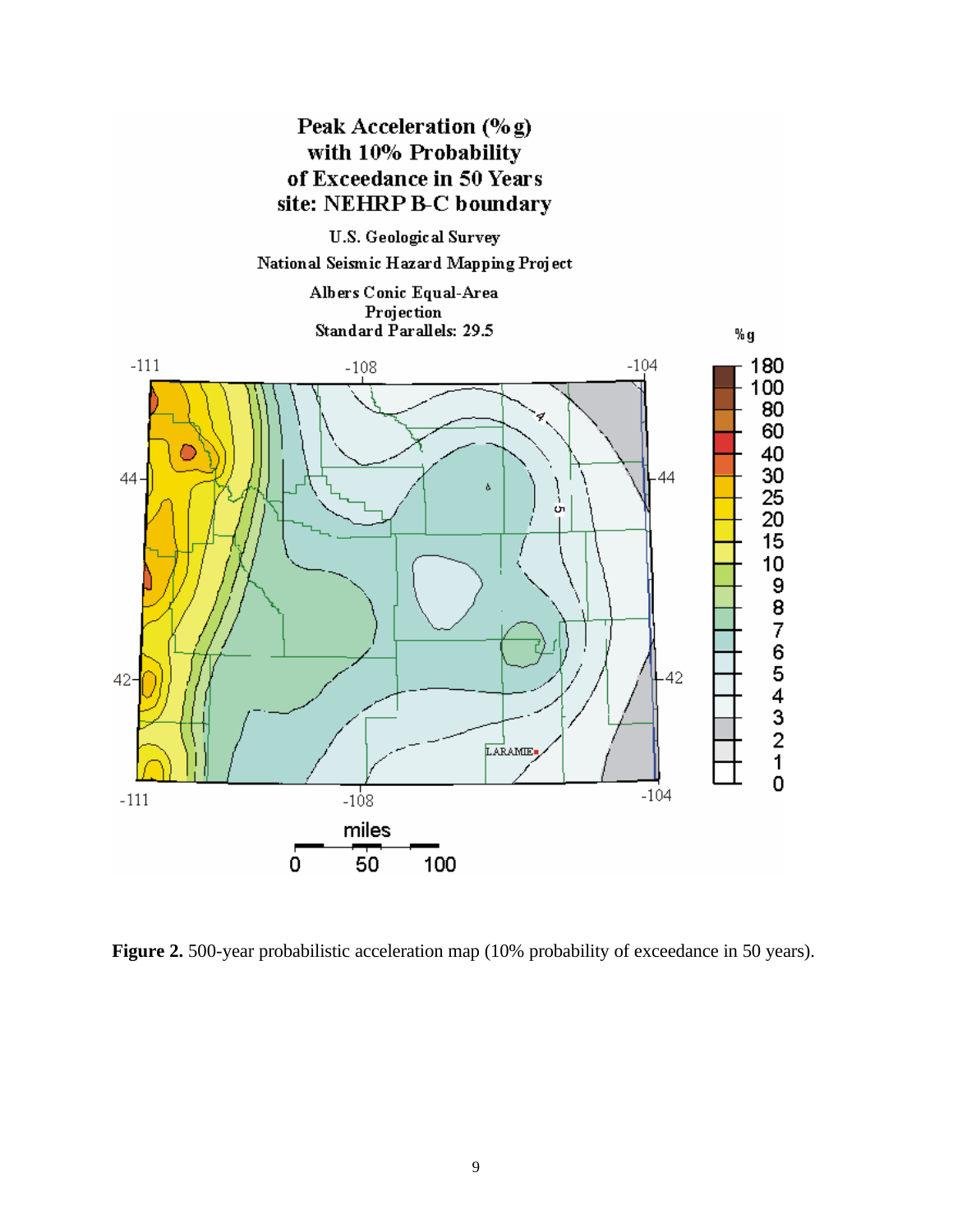

Figure 3. 1000-year probabilistic acceleration map (5% probability of exceedance in 50 years).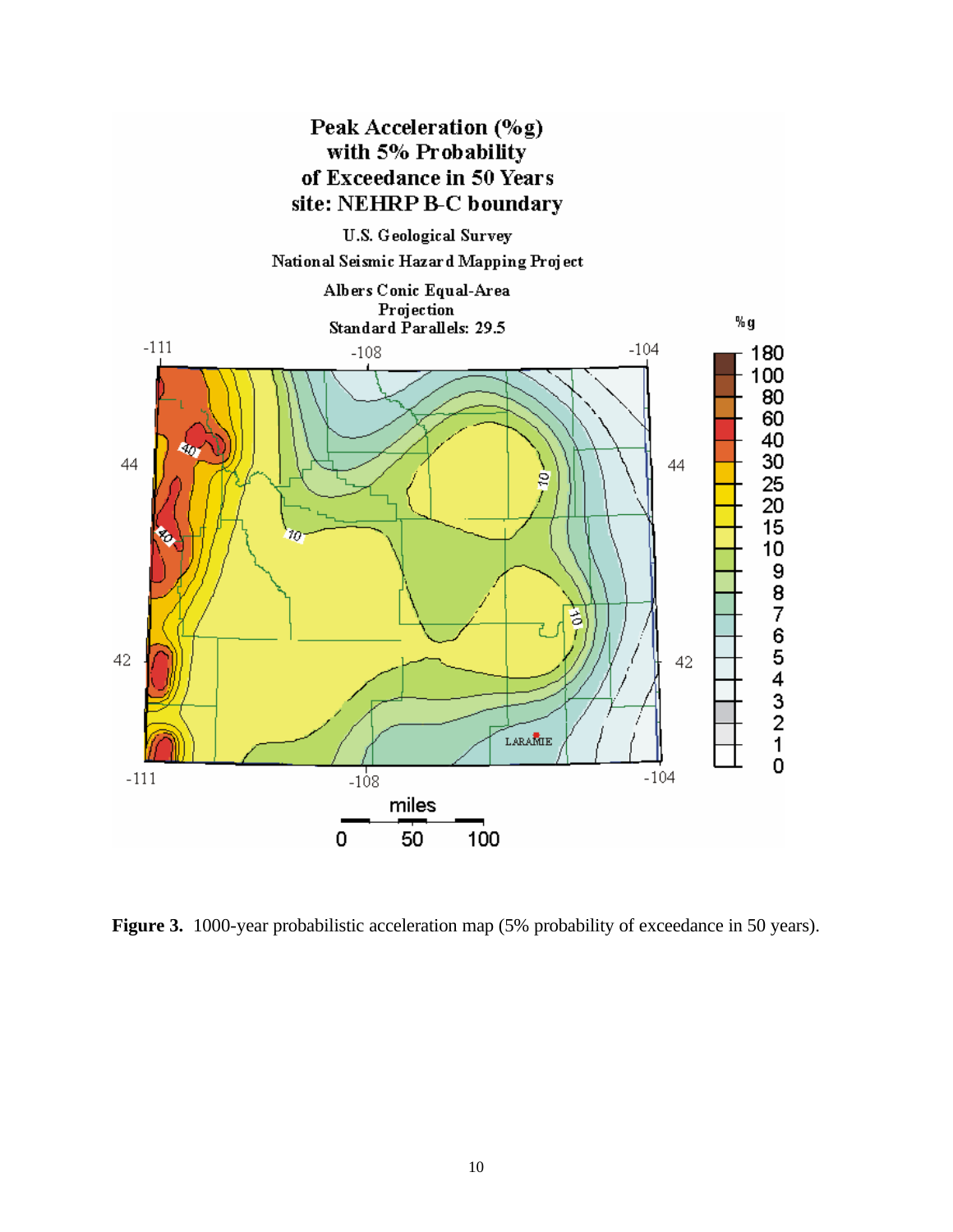

Figure 4. 2500-year probabilistic acceleration map (2% probability of exceedance in 50 years).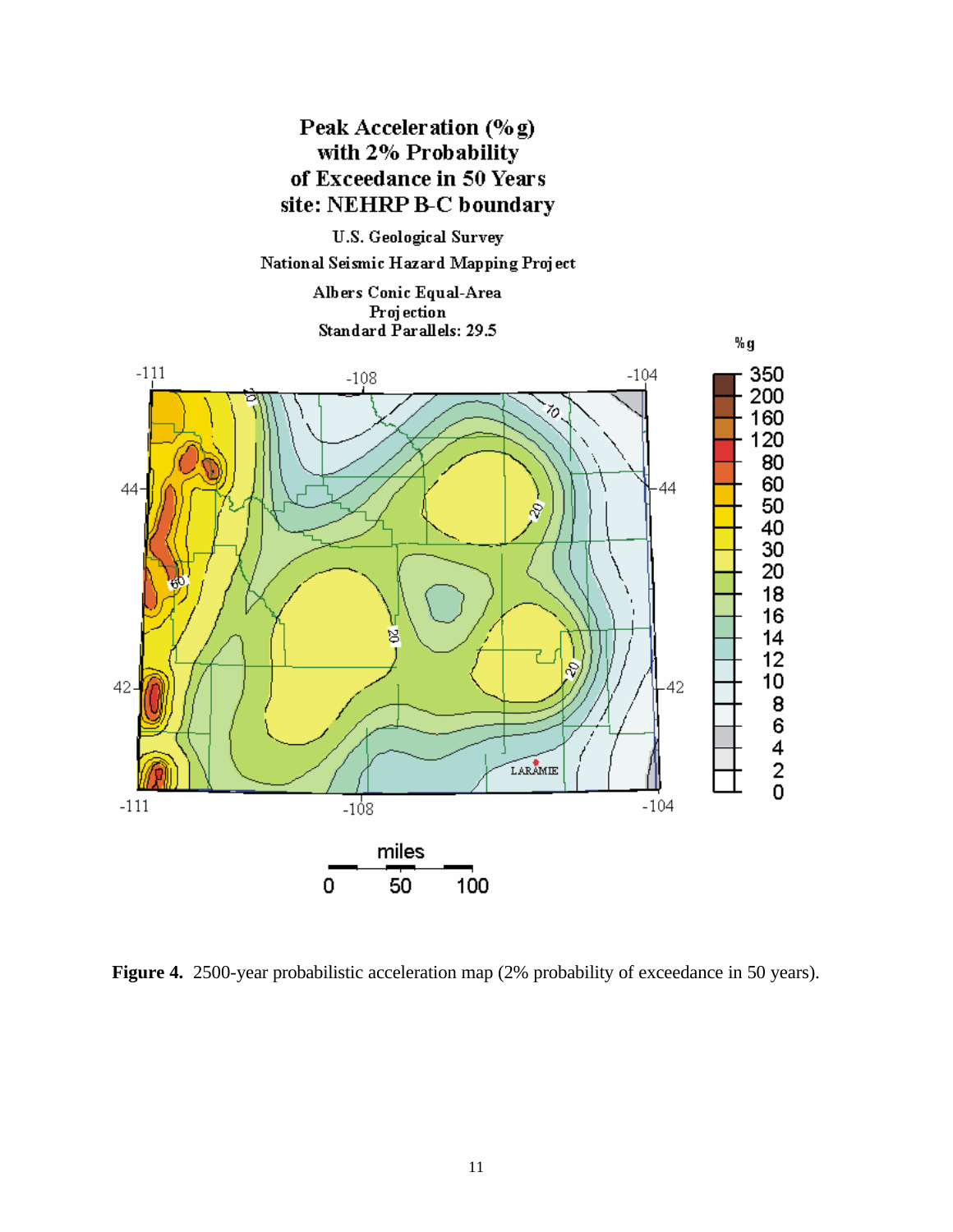| able |  |
|------|--|
|      |  |

| Modified Mercalli | Acceleration $(\% g)$ | Perceived      | <b>Potential Damage</b> |
|-------------------|-----------------------|----------------|-------------------------|
| Intensity         | (PGA)                 | <b>Shaking</b> |                         |
| Ι.                | < 0.17                | Not felt       | None                    |
| H                 | $0.17 - 1.4$          | Weak           | None                    |
| Ш                 | $0.17 - 1.4$          | Weak           | None                    |
| IV                | $1.4 - 3.9$           | Light          | None                    |
| V                 | $3.9 - 9.2$           | Moderate       | Very Light              |
| VI                | $9.2 - 18$            | Strong         | Light                   |
| <b>VII</b>        | $18 - 34$             | Very Strong    | Moderate                |
| VIII              | $34 - 65$             | Severe         | Moderate to Heavy       |
| IX                | $65 - 124$            | Violent        | Heavy                   |
| X                 | >124                  | Extreme        | Very Heavy              |
| XI                | >124                  | Extreme        | Very Heavy              |
| XІІ               | >124                  | Extreme        | Very Heavy              |

Modified Mercalli Intensity and peak ground acceleration (PGA) (Wald, et al 1999).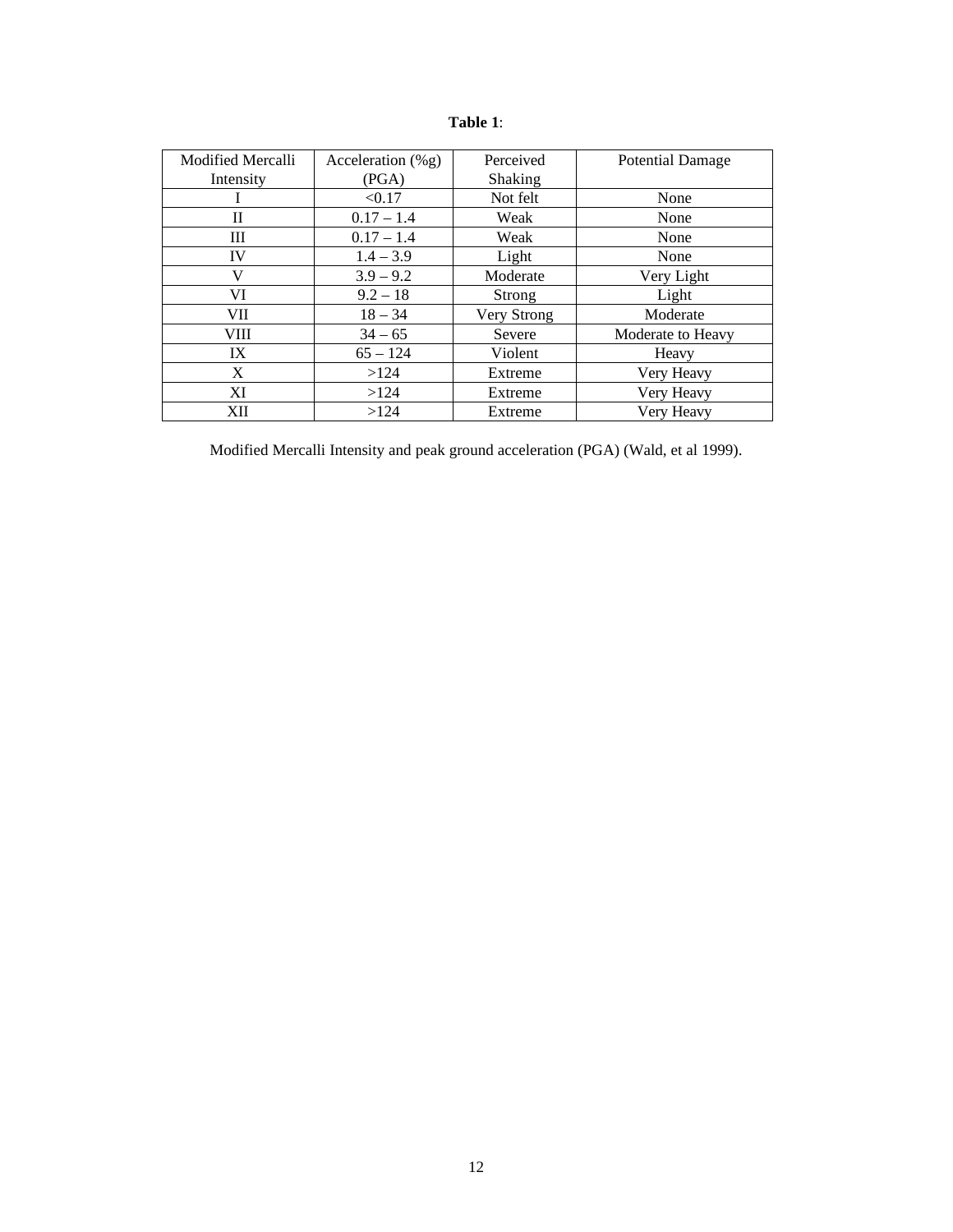# **Abridged Modified Mercalli Intensity Scale**

#### **Intensity value and description:**

- **I** Not felt except by a very few under especially favorable circumstances.
- **II** Felt only by a few persons at rest, especially on upper floors of buildings. Delicately suspended objects may swing.
- **III** Felt quite noticeably indoors, especially on upper floors of buildings, but many people do not recognize it as an earthquake. Standing automobiles may rock slightly. Vibration like passing of truck. Duration estimated.
- **IV** During the day felt indoors by many, outdoors by few. At night some awakened. Dishes, windows, doors disturbed; walls make creaking sound. Sensation like heavy truck striking building. Standing automobiles rocked noticeably.
- **V** Felt by nearly everyone, many awakened. Some dishes, windows, and so on broken; cracked plaster in a few places; unstable objects overturned. Disturbances of trees, poles, and other tall objects sometimes noticed. Pendulum clocks may stop.
- **VI** Felt by all, many frightened and run outdoors. Some heavy furniture moved; a few instances of fallen plaster and damaged chimneys. Damage slight.
- **VII** Everybody runs outdoors. Damage negligible in buildings of good design and construction; slight to moderate in well-built ordinary structures; considerable in poorly built or badly designed structures; some chimneys broken. Noticed by persons driving cars.
- **VIII** Damage slight in specially designed structures; considerable in ordinary substantial buildings with partial collapse; great in poorly built structures. Panel walls thrown out of frame structures. Fall of chimneys, factory stacks, columns, monuments, walls. Heavy furniture overturned. Sand and mud ejected in small amounts. Changes in well water. Persons driving cars disturbed.
- **IX** Damage considerable in specially designed structures; well-designed frame structures thrown out of plumb; great in substantial buildings, with partial collapse. Buildings shifted off foundations. Ground cracked conspicuously. Underground pipes broken.
- **X** Some well-built wooden structures destroyed; most masonry and frame structures destroyed with foundations; ground badly cracked. Rails bent. Landslides considerable from river banks and steep slopes. Shifted sand and mud. Water splashed, slopped over banks.
- **XI** Few, if any, (masonry) structures remain standing. Bridges destroyed. Broad fissures in ground. Underground pipelines completely out of service. Earth slumps and land slips in soft ground. Rails bent greatly.
- **XII** Damage total. Waves seen on ground surface. Lines of sight and level distorted. Objects thrown into the air.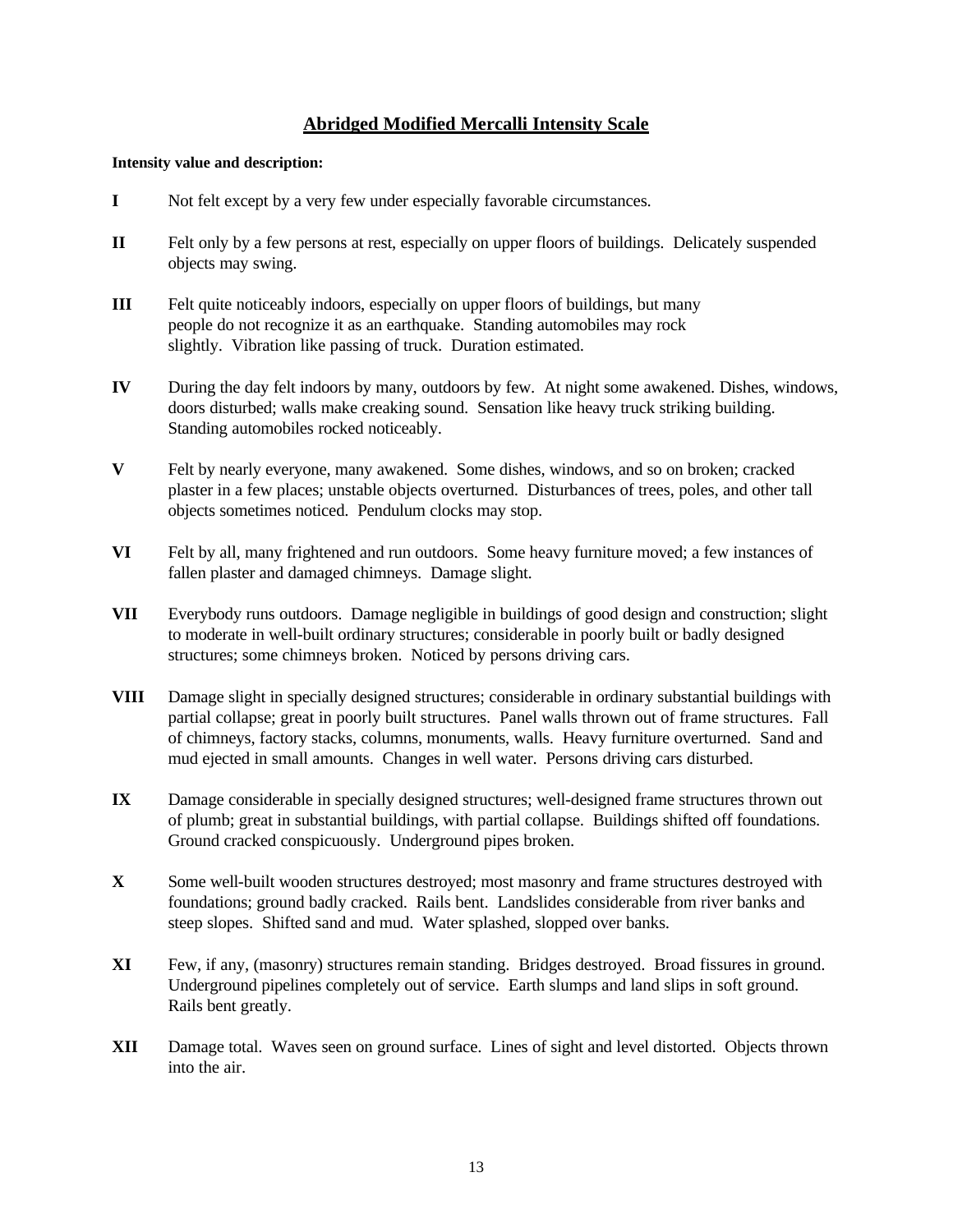## **Summary**

There have been over thirty historic earthquakes with magnitudes greater than 3.0 recorded in or near Albany County, with the largest being a magnitude 6.2-6.5 event in 1882 between Laramie and Estes Park, Colorado. Because of the limited historic record, it is possible to underestimate the seismic hazard in Albany County if historic earthquakes are used as the sole basis for analysis. Earthquake and ground motion probability maps give a more reasonable estimate of damage potential in areas without exposed active faults at the surface, such as Albany County.

Current earthquake probability maps that are used in the newest building codes suggest a scenario that would result in moderate damage to buildings and their contents, with damage increasing from the southeast to the north-northwest. More specifically, the probability-based worst-case scenario could result in the following damage at points throughout the county:

Intensity VII Earthquake Area

Toltec area Esterbrook area **Marshall** Rock River

In intensity VII earthquakes, damage is negligible in buildings of good design and construction, slight-to-moderate in well-built ordinary structures, considerable in poorly built or badly designed structures such as unreinforced masonry buildings. Some chimneys will be broken.

# Intensity VI Earthquake Areas

Laramie area Jelm Fox Park Centennial Albany Woods Landing Bosler Buford Tie Siding

In intensity VI earthquakes, some heavy furniture can be moved. There may be some instances of fallen plaster and damaged chimneys.